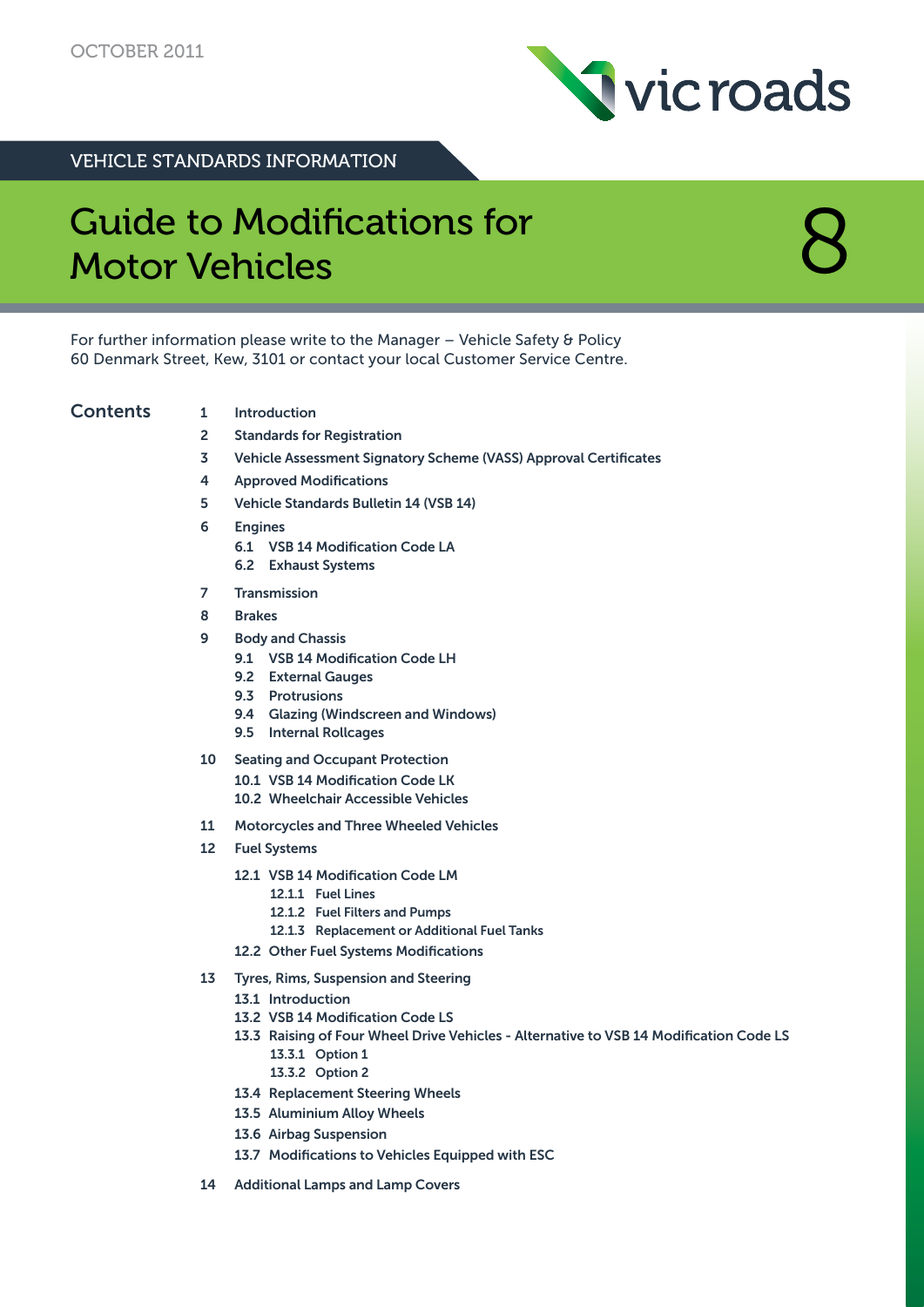## 1. Introduction

Vehicle Standard Information sheet No.8 (VSI 8) applies to vehicles registered in Victoria. Modifications to vehicles have the potential to adversely affect a vehicle's compliance with the Standards for Registration, its structural integrity, the operation of its safety systems or its handling characteristics. It is for this reason that Regulation 257 of the Road Safety (Vehicles) Regulations 2009 states that a person must not use on a highway a modified vehicle unless the modification has been approved by VicRoads or has been carried out in accordance with guidelines published by VicRoads.

From time to time vehicles and vehicle designs change. Accordingly, the modifications that are approved will change. Modifiers must ensure that they are working from the most recent version of this document before they modify a vehicle.

However, the requirements of this Information Sheet are not retrospective. This means that, in general, modifications undertaken in accordance with the version of VSI 8 current at the time the modification is carried out will remain acceptable into the future unless a future version of VSI 8 specifically states otherwise.

VicRoads has approved some of the more common and simpler modifications which generally do not affect a vehicle's continued compliance with the Standards for Registration. A list of these approved modifications is set out in Section 4 below.

In respect of light vehicles (i.e. vehicles with a gross vehicle mass not exceeding 4500 kg),VicRoads has also approved some of the more complex modifications provided those modifications have been carried out in accordance with the National Code of Practice for Light Vehicle Construction and Modification published by the Commonwealth as Vehicle Standards Bulletin 14 (VSB 14). Particulars are set out in Section 5 below. Some modifications that are not addressed by VSB 14 are also included below.

While VSI 8 applies to both heavy and light vehicles, there are some specific additional requirements that apply to the modification of a heavy vehicle. These are set out in VSI 32.

## 2. Standards for Registration

Victoria's Standards for Registration are set out in Schedule 2 of the Road Safety (Vehicles) Regulations 2009. To be eligible for registration in Victoria a vehicle must comply with the Standards for Registration applicable at its date of manufacture. Registered vehicles are required to continue to comply with the applicable Standards for Registration.

## 3. Vehicle Assessment Signatory Scheme(VASS) Approval Certificates

A VASS Approval Certificate is a certificate that can be accepted as evidence that a modified vehicle has been inspected and that all modifications have been carried out and completed in accordance with recognized standards and codes of practice and that the vehicle in its modified form continues to comply with the Standards for Registration. An Approval Certificate can only be issued by a participant in the Vehicle Assessment Signatory Scheme (VASS).

The list of VASS signatories is available from any VicRoads Customer Service Centre or the VicRoads website vicroads.vic.gov.au

In general, an Approval Certificate is required for a modification to any part of a vehicle that is covered by an Australian Design Rule (ADR) or that has the potential to adversely affect the structural integrity or handling characteristics of the vehicle.

Note - Any modification not specifically listed as an approved modification in this Information Sheet will require a VASS Approval Certificate.

## 4. Approved Modifications

For the purposes of Regulation 257 of the Road Safety (Vehicles) Regulations 2009 the following are approved modifications.

This approval does not apply to a modification that has been carried out in a manner that does not comply or would cause the vehicle not to comply with a Standard for Registration:

- additional lighting, forward and rearward facing lamps  $\blacksquare$ which comply with the Standards for Registration
- air horns (single tone only)
- air conditioner
- air shock absorbers (provided the vehicle maintains its original attitude)
- alarm systems a.
- bull bars, which comply with the requirements in VSI 1
- cargo barriers complying with AS/NZS 4034
- markings, painting, speed strips, reflective (prism pattern) film (on body work only). Note that the fitting of additional reflectors is subject to rule 118(2) of Schedule 2 of the Road Safety (Vehicles) Regulations 2009
- mesh stone shields (windscreens and lamps)
- mudflaps, spats and pebble guards
- radio and sound systems including aerials, speakers and fittings
- rear vision mirror extensions for towing
- roof racks
- stabiliser bars, torque rods and traction rods, provided the ground clearance requirements are still met
- supplementary mirrors not interfering with or significantly reducing the area of the mirrors required by the Standards for Registration
- sun visor (exterior) and rear window louvres
- tow bars, which comply with the requirements in VSI 24
- window tinting, which complies with the requirements  $\blacksquare$ in VSI 2
- any other modification that does not adversely affect the structural integrity of the vehicle, it's handling characteristics, the operation of its safety systems or its compliance with the relevant Standards for Registration
- $\blacksquare$  equipment or accessories equivalent in quality, performance and safety to those fitted to the vehicle or supplied or recommended by the vehicle manufacturer as original equipment or accessories.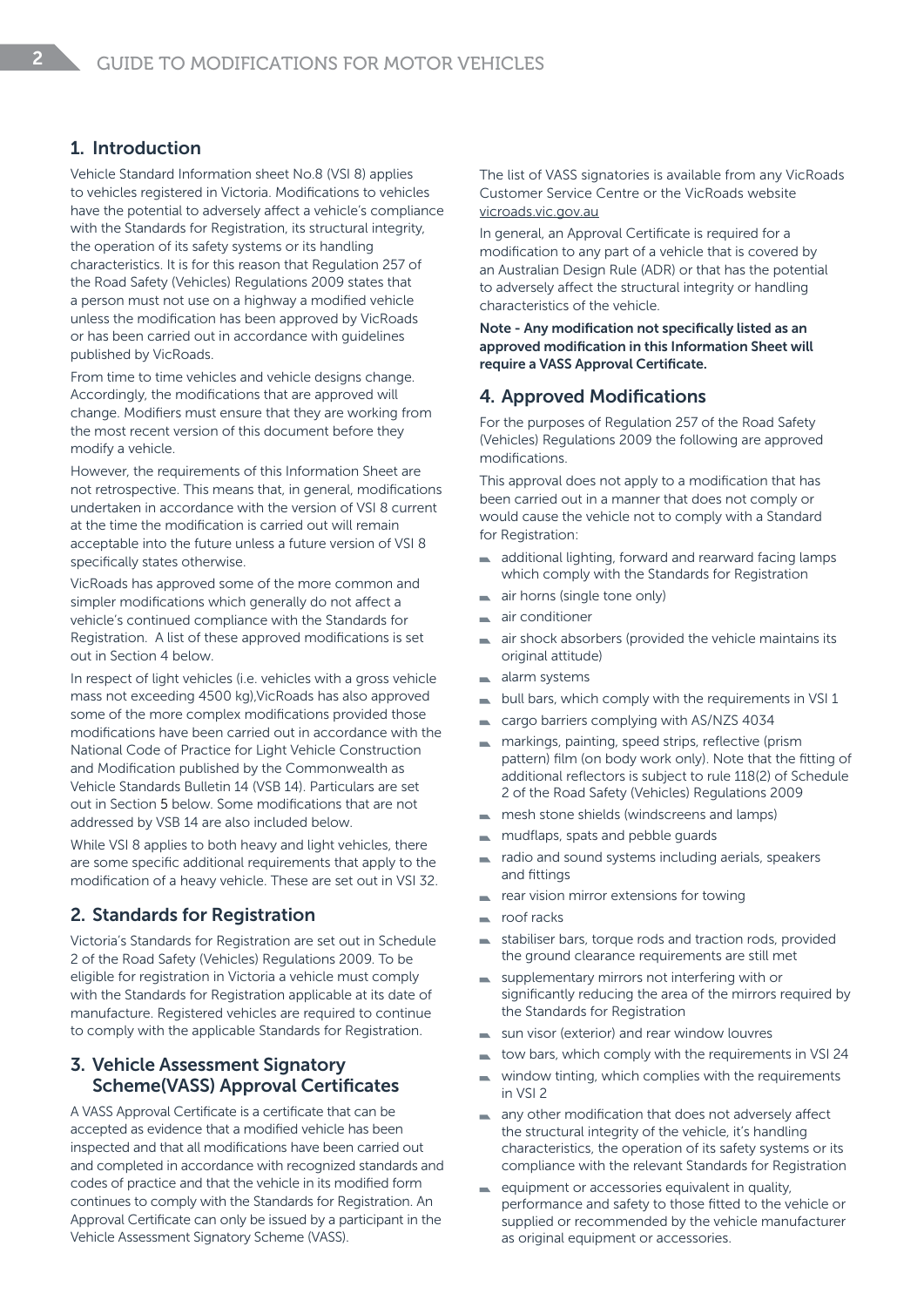## 5. Vehicle Standards Bulletin 14 (VSB 14)

#### National Code of Practice for Light Vehicle Construction and Modification

VSB 14 is published by the Commonwealth Department of Infrastructure and Transport on its internet site infrastructure.gov.au. This code of practice has been developed in consultation with industry, user groups and government agencies with an interest in light vehicle construction and modification. VSB 14 has been endorsed by State and Territory vehicle registration authorities. Regulation 21 (3) (c) (i) of the Road Safety (Vehicles) Regulations 2009 requires that any modification or addition to a light vehicle be certified as complying with VSB 14.

VSB 14 cannot and does not address every conceivable modification. While modifications not addressed by VSB 14 are generally not permitted, there may be some circumstances where these modifications are allowable. In such cases it is essential that the vehicle owner consult a VASS Signatory **before** commencing any work.

Most of the modifications covered by VSB 14 require a VASS Approval Certificate. However, some modifications can be "owner certified". These are considered approved modifications provided that they have been carried out in accordance with the *General Requirements* section of the relevant Modification Code in VSB 14. More specific information is set out below. It is strongly recommended that readers of VSB 14 familiarise themselves with the Important Information for Users and the General Requirements sections of each of the relevant VSB 14 Modification codes before commencing work on a vehicle.

The following approved modifications are identified using the applicable VSB 14 Modification Code. Also included are guidelines for other related modifications that are not specifically addressed by VSB 14. Where indicated, a VASS Approval Certificate is required. Persons contemplating a modification that will require a VASS Approval Certificate are strongly advised to consult a VASS Signatory before commencing any work.

## 6. Engines

## 6.1 VSB 14 Modification Code LA

The following are modifications that may be performed without certification providing the modifications are carried out in accordance with the Sub-section 2 *General Requirements of Section LA:*

- fitting a replacement new, used or reconditioned engine identical to that originally fitted
- $\blacksquare$  fitting a manufacturer's optional engine together with any associated components (e.g. brakes, suspension, etc) as supplied by the manufacturer for that same model vehicle
- fitting replacement original equipment engine and exhaust components
- fitting replacement original equipment, equivalent or better components that have no influence on engine performance or emissions, (e.g. higher volume oil pump than original)

In all of the above cases, if the engine is modified such that the resulting power increase is greater than 20% it must be certified by a VASS Signatory under the relevant Code of Section LA

Note - It is the registered operator's responsibility to notify VicRoads of any change of engine number within seven days.

#### 6.2 Exhaust Systems

The following applies instead of Section 2.7 of VSB 14 Modification Code LA. Modified and alternative exhaust systems are permitted if they satisfy the following requirements:

- $\blacksquare$  the exhaust system must not allow direct entry of exhaust gases into the occupant compartment
- for vehicles fitted with one or more catalytic converters as original equipment, the catalytic converter(s) must be retained in their original location and all exhaust gas must flow through the converters at all times. Similarly any sensors positioned in the exhaust system as original equipment must be retained in their original locations
- no exhaust system whether it be functional or ornamental is to be mounted in such a manner as to create a hazardous situation particularly from hot surfaces or projections
- all piping and muffler systems must be adequately supported
- exhaust extractors may be fitted to a motor vehicle manufactured before July 1976, provided they do not foul any part of the steering, suspension, braking or fuel systems. In all other cases, evidence either in the form of an Approval Certificate or acceptable evidence from the extractor manufacturer to show that the vehicle continues to comply with all applicable emission regulations will be required

Evidence from the extractor manufacturer is acceptable if it includes information:

- 1. identifying the extractors as appropriate for the particular vehicle make and model
- 2. certifying that the extractors have all the features and fittings necessary to allow the vehicle's emission control system to be reconnected and work properly; and
- 3. describing how the extractors should be fitted
- $\blacksquare$  the vehicle must continue to comply with the ground clearance requirement

There must be no escape path for exhaust gases other than the exhaust outlet, and the vehicle must continue to comply with the noise emission standards applicable to it.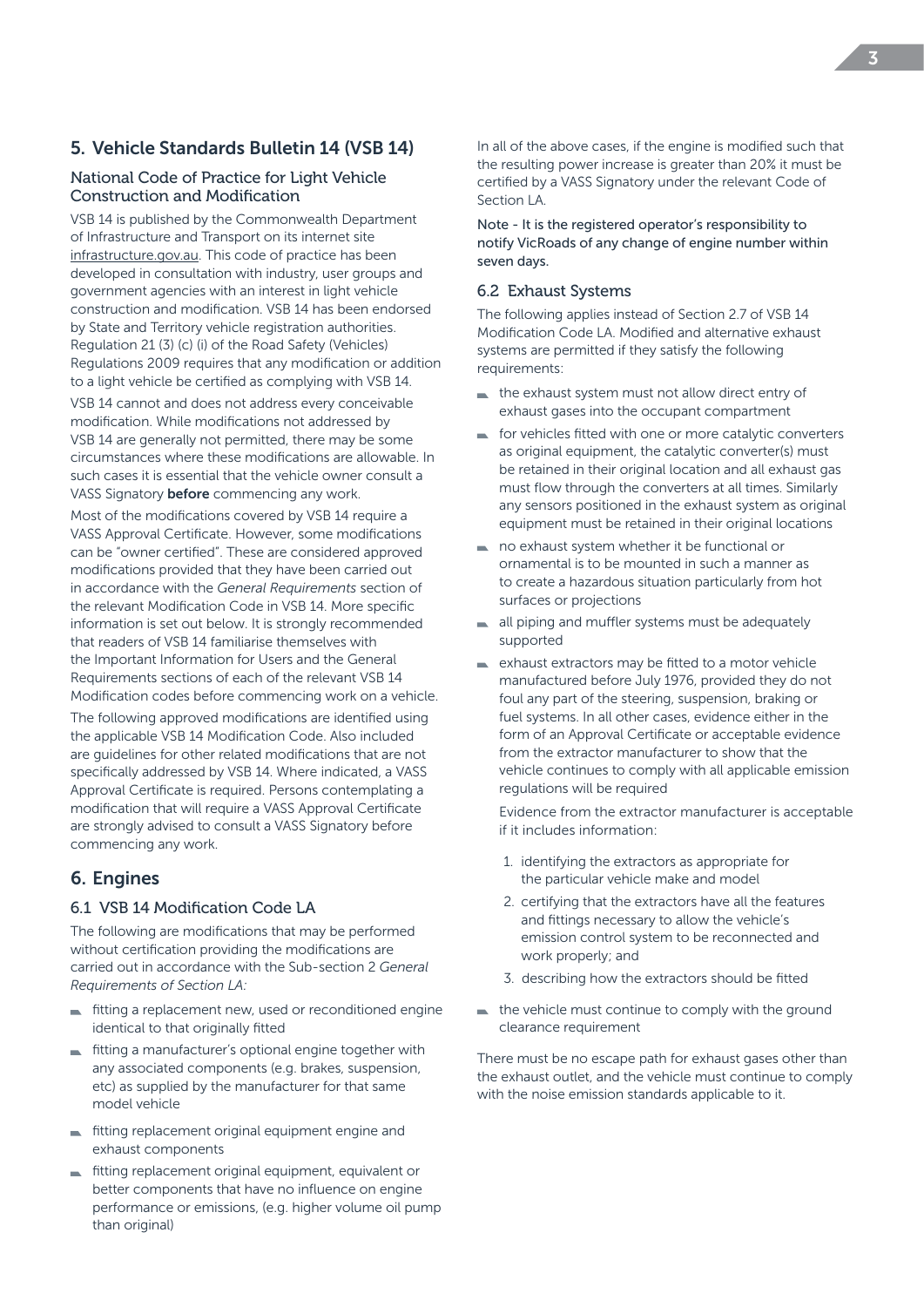## 7. Transmission

#### VSB 14 Modification Code LB

The following are modifications that may be performed without certification providing the modifications are carried out in accordance with Sub-section 2 *General Requirements* of Section LB:

- fitting a manual or automatic gearbox offered as an option  $\blacksquare$ by the vehicle manufacturer for the same model vehicle
- fitting a differential or final drive gear set offered as an option by the vehicle manufacturer for the same model vehicle

#### Note 1. Permanent locking of a differential or fitting a "spool" is not allowed.

Note 2. It is a requirement that vehicles manufactured after June 1988 have a functioning and accurate speedometer. The speedometer of a vehicle that has had a transmission or final drive change may need to be recalibrated to maintain its pre-modification accuracy.

## 8. Brakes

## VSB 14 Modification Code LG

The following are modifications that may be performed without certification provide they are carried out in accordance with the requirements specified in Sub-section 4 *Modifications Without Certification* of Section LG:

- fitting a manufacturer's optional braking system for the particular make/model
- fitting of additional or substitute in-line brake boosters to pre-ADR 31/35 vehicles (before 1977 for passenger cars, before July 1979 for other vehicles)

## 9. Body and Chassis

#### 9.1 VSB 14 Modification Code LH

The following modifications do not require certification under the LH codes, if they are carried out in accordance with the requirements specified in Sub-section 2 *General Requirements* and Sub-section 4 *Modifications Without Certification* of Section LH:

- bonnet scoops and projections (see also Section 9.3)
- **bonnet pins and mascots (see also Section 9.3)**
- customised and replacement panels
- inner mudguard modifications. Note: Front inner guards on vehicles equipped with airbags or subject to ADRs 69 or 73 (e.g. all passenger cars built after 1995) must not be modified unless certified by a VASS Signatory
- e glass and surface films (See also VSI 2)

#### 9.2 External Gauges

Gauges may be mounted externally forward of the windscreen in a position visible to the driver provided they meet the following requirements which are effectively the same as the bonnet scoop and protrusion requirements:

the gauges and any attaching brackets or covers must be of a smooth construction with the edges suitably radiused so that they are not likely to increase the risk of injury to a person

- the surface of any part of the gauge or cover visible to the driver must not be more reflective than the general bodywork of the vehicle
- $\blacksquare$  if the gauges have instrument lighting then the intensity of the light must not be greater than that of the interior instrument panel
- $\blacksquare$  the gauges or covers must not prevent the driver from having a clear uninterrupted view through the full width of the windscreen of all parts of the road surface 11 metres forward of the steering wheel viewed from any driving position permitted by the range of adjustment of the driver's seat
- $\blacksquare$  if the gauges or mounting brackets have sharp edges or are constructed in such a way that the likelihood of injury to any person is increased then they must be covered by a fairing which presents a smooth surface when viewed from the front and side of the vehicle

It is recommended that pressure gauges are of a type that are electrically controlled, however if pressure lines are required to operate the gauges then the lines must be suitable for the pressures and temperatures involved, braided type lines are preferred. The lines must be appropriately supported and routed so that they are not likely to fail or be damaged during normal use.

#### 9.3 Protrusions

A modification to a vehicle must not result in:

- $\blacksquare$  any object or fitting, protruding from any part of the vehicle in a manner likely to create the risk of bodily injury to any person
- any component, feature object or fitting on the vehicle whose design, construction and/or condition and the manner in which it is affixed, is likely to create the risk of bodily injury to any person
- any bumper bar which does not have its ends turned towards the body of the vehicle to a sufficient extent to avoid any risk of hooking or grazing any person
- vertical supports forward of the windscreen for use in conjunction with overhead carriers where such attachment will adversely affect the vehicle driver's forward field of view. See VSI 29 for more information

## 9.4 Glazing (Windscreen and Windows)

All replacement or modified windscreens, windows, glazed partitions, etc. must be of appropriate automotive safety glass or other approved material and must comply with the Standards for Registration.

The luminous transmittance of all glazing material including any applied tinting must also comply with the Standards for Registration.

Further information on glazing and window tinting is contained in VSI 2.

#### 9.5 Internal Rollcages

Internal rollcages must be certified by a VASS Signatory as complying with either VSB 14 Modification Code LK8 or with Codes LK9 and LK 10 (as applicable).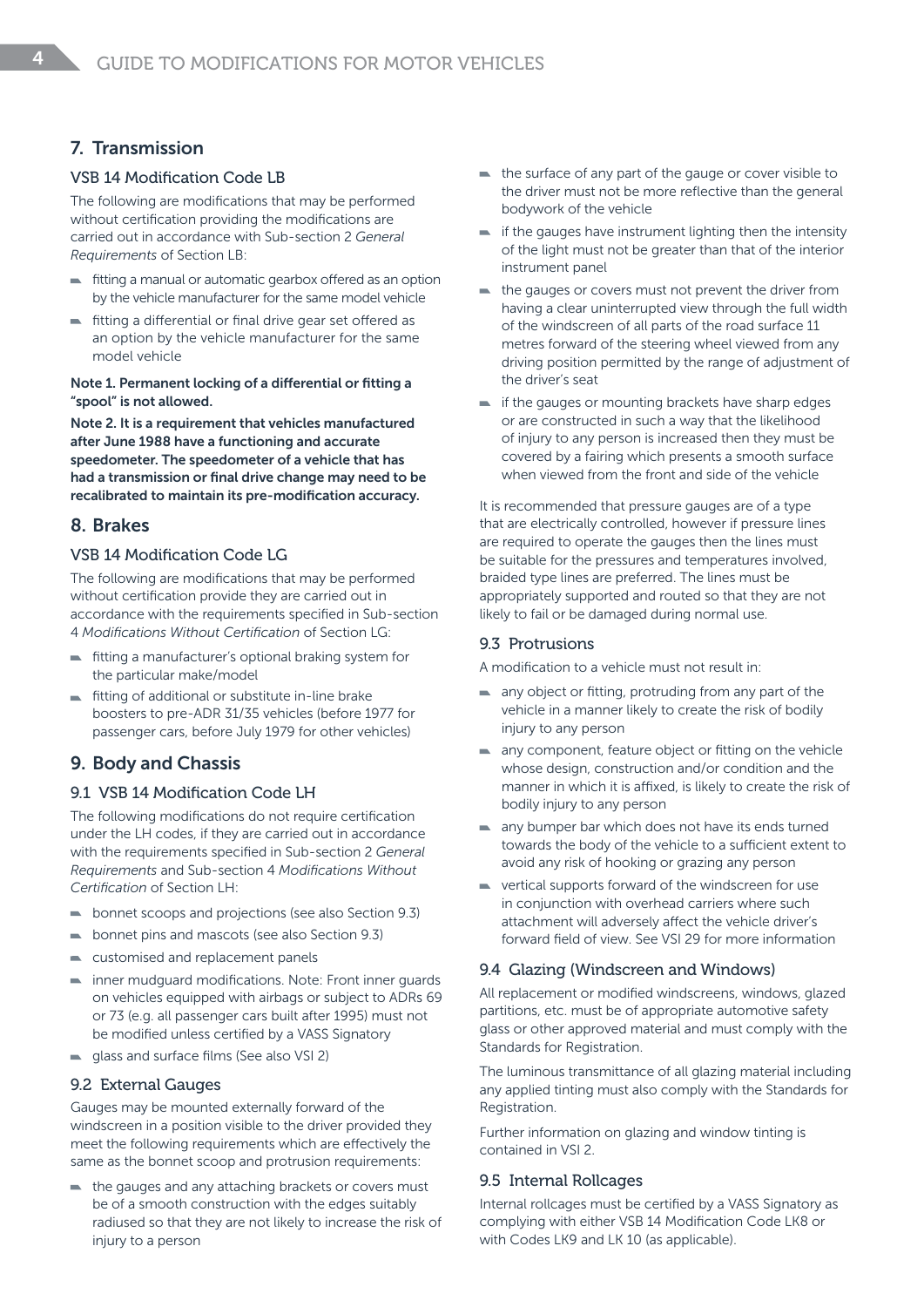# 10. Seating and Occupant Protection

#### 10.1 VSB 14 Modification Code LK

The following modification does not require certification under the LK codes provided the vehicle manufacturer has provided seat and seat belt anchorages suitable for the optional seating configuration:

fitting a manufacturer's optional seating configuration to the particular make/model

#### Note - It is the Registered Operator's responsibility to notify VicRoads of any change to the number of adult seating positions.

#### 10.2 Wheelchair Accessible Vehicles

Vehicles modified to accommodate one or more wheelchair bound occupants must:

- $\blacksquare$  be certified by a VASS Signatory
- comply with the requirements of AS 2942 – *Wheelchair Occupant Restraint Assemblies for Motor Vehicles* current at the time of conversion; and
- if wheelchair hoists and or ramps are fitted, comply with AS/NZS 3856 - *Hoists and Ramps for People with Disabilities* – *Vehicle Mounted*, Parts 1 and 2 current at the time of modification

## 11. Motorcycles & Three Wheeled Vehicles

#### VSB 14 Modification Code LL

The following modifications do not require certification provided the modifications are carried out in accordance with the Sub-section 2 *General Requirements* of Section LL:

- fitting a manufacturer's optional component such as an engine, transmission, exhaust system or fuel tank for the particular make/model of the vehicle in question together with any associated components
- conversion of a two-seat motorcycle to a single seater
- conversion of a modified motorcycle to original seating configuration
- the fitting, or removal, of a sidecar (provided the  $\mathcal{L}_{\mathcal{A}}$ motorcycle frame is not cut or welded)

## 12. Fuel Systems

Note - Nitrous oxide injection systems must not be fitted. This prohibition includes a partial installation or a disconnectable nitrous oxide system that is fitted to the vehicle ready for use.

## 12.1 VSB 14 Modification Code LM

#### 12.1.1 Fuel Lines

The fitting of alternative or replacement fuel lines, is allowed provided that:

- $\blacksquare$  fuel lines must be made of a material appropriate to its intended use in the vehicle
- all components used are unmodified
- the fuel lines are secured, properly supported and shielded against heat, abrasion and impact damage; and
- the fuel lines do not leak

#### 12.1.2 Fuel Filters and Pumps

Additional fuel filters and/or alternative or replacement fuel pumps may be fitted without certification provided that:

- the installation is in accordance with good engineering practice
- no pump, fuel line or filter is located within the  $\mathbf{r}$ occupant compartment
- all components used are unmodified
- $\blacksquare$  the alternative/replacement fuel filter and/ or fuel pump are secured, properly supported and shielded against heat, abrasion and impact damage
- the alternative/replacement fuel filter and/ or fuel pump and its associated fittings and connections do not leak; and
- $\blacksquare$  the pump stops when the engine stops.

#### 12.1.3 Replacement or Additional Fuel Tanks

Replacement fuel tanks and drop tanks must meet the following requirements:

- The vehicle must have a minimum ground clearance of 100mm and meet the minimum ground clearance requirements as defined in ADR 43
- No part of any fuel tank or fuel system component must lie below a plane created as a component of that vehicle's Departure Angle (Departure Angle is the greatest angle between the horizontal plane and the plane from the static loaded rear tyres to the lowest, rearmost extremity of the Original Equipment Manufacturer's (OEM) permanent body work)
- Any fuel tank or fuel system component must be at least 100mm inboard of the OEM permanent body work (excluding the filler neck and assembly)
- Any fuel tank or fuel system component with a ground clearance of 200mm or less must be adequately protected by shields or adjacent vehicle components
- $\blacksquare$  In the event of any tyre being deflated, no parts of the fuel tank or fuel system may touch the road surface
- $\blacksquare$  If a replacement tank of a 125% or larger capacity than the original uses the original mountings, their strength must be checked and shown to be adequate by a VASS Signatory
- Replacement fuel tanks must not adversely affect the suspension travel, controllability, handling or road holding of the vehicle
- The fuel filler inlet and cap should be located on the outside of the vehicle. Where an inlet is located inside a vehicle, it must not be inside the passenger compartment and the inlet must be separately sealed from the rest of the vehicle to ensure fumes do not enter the passenger cabin and that provisions are made to ensure any fuel spills are localized and drain outside the vehicle
- $\blacksquare$  The fuel tank and filler shall be so arranged that any overflow or leakage of fuel cannot accumulate or contact the exhaust or electrical systems
- Any apertures created to allow for the installation of the fuel tanks must be suitably sealed to prevent the entry of exhaust, road or petrol fumes into the cabin of the vehicle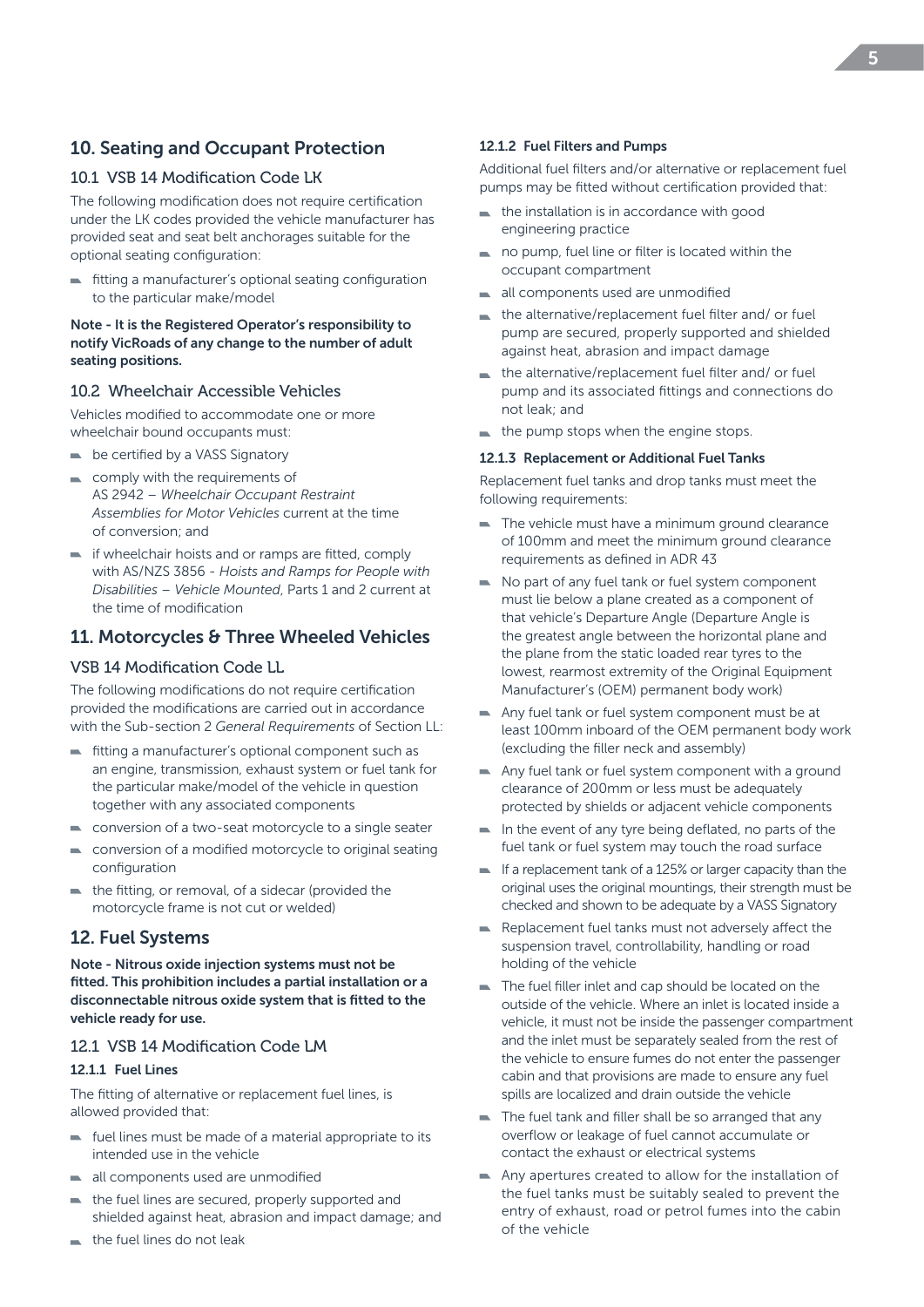In addition, the following apply to vehicles fitted with Evaporative Emission Control Systems:

- All of the fuel tank evaporative controls for ventilation of the tank must be installed and operational to prevent hydrocarbon emissions entering the atmosphere
- If the replacement fuel tank has a greater capacity than the largest optional fuel tank available for the vehicle, an additional or larger canister of sufficient capacity must be fitted
- Vehicles originally fitted with fuel tanks with expansion/ vapour spaces must continue to provide these facilities (e.g. modified fuel tanks must have vapour spaces proportional to their new capacity). Vehicles originally equipped with independent liquid/vapour separators must have either an additional separator or that provision built into the new tank.

#### 12.2 Other Fuel System Modifications

The following modifications may be carried out without certification provided they do not affect compliance with the Standards for Registration and provided they meet the following general safety requirements:

- replacement carburettors may be fitted to any motor vehicle provided the vehicle continues to comply with the gaseous emission requirements applicable to it
- any drip tray positioned under the carburettor must be constructed so that any overflow of fuel will not remain in the tray nor flow onto any exhaust pipe, starter motor, alternator or other potential ignition source
- fitting of turbo chargers or superchargers other than  $\sim$ those fitted by the original manufacturer must be certified by a VASS Signatory as complying with VSB 14 Modification Code LA3

All Liquefied Petroleum Gas (LPG) installations must comply with the technical requirements of the version of Australian Standard AS/NZS 1425 current at the time of conversion and be fitted with an acceptable LPG *Compliance Plate* if converted to operate on LPG on or after 1 February 1993.

All Compressed Natural Gas (CNG) installations must comply with the technical requirements of Australian Standard AS/NZS 2739 current at the time of conversion and be fitted with an acceptable NG *Compliance Plate* if converted to operate on CNG on or after 1 August 2000.

All Liquefied Natural Gas (LNG) installations must comply with the technical requirements of the version of Australian Standard AS/NZS 2739 curent at the time of conversion and be fitted with an acceptable NG compliance plate if converted to operate on LNG on or after 16 March 2009.

An acceptable LPG or NG *Compliance Plate* is one issued by:

- the Automotive Alternative Fuels Registration Board (AAFRB). (These are only issued to businesses registered with the AAFRB - ph (03) 9862 6700)
- other recognised State and Territory regulatory authorities; or
- approved volume vehicle manufacturers, e.g. Holden, Ford, etc

See VSI 27 for more information on LPG, LNG or CNG installations.

Note -It is the registered operator's responsibility to notify VicRoads of the change using the conversion report in VSI 27.

## 13. Tyres, Rims, Suspension and Steering 13.1 Introduction

Vehicle manufacturers design the suspension systems of their vehicles to have appropriate stiffness and damping combined with sufficient travel to provide acceptable handling characteristics and an acceptable level of comfort for the occupants on all road surfaces likely to be encountered in service.

In the following, references to vehicle ride height relate to the vehicle manufacturer's original specifications. Manufacturers usually specify ride height as the vertical distance from the centre of a wheel to the centre of the wheel arch immediately above it. Changes in ride height can therefore readily be measured. Ride height is measured unladen with the vehicle sitting on a level surface.

Increases in ride height resulting from replacing or resetting springs that have sagged in service to restore the original ride height are not considered a modification but rather as maintenance.

Lowering or raising the ride height of a vehicle by altering its suspension will alter the amount of suspension travel. For example, lowering a vehicle by, say, fitting shorter springs will reduce the amount of available suspension travel in the "bump" or upward direction. Similarly raising a vehicle by fitting longer springs will reduce the amount of available travel in a downwards or "droop" direction.

#### 13.2 VSB 14 Modification Code LS

The following modifications may be performed without certification provided they are carried out in accordance with Subsection 2 General Requirements and Subsection 4 Basic Modification without Certification of Section LS:

- tyre and rim substitution carried out within the limits specified
- $\blacksquare$  lowering and raising suspensions (by not more than one third of the original suspension travel in either direction provided the vehicle ride height is not increased or decreased by more than 50mm from the manufacturer's specification)
- shock absorber substitution
- spring and sway bar substitution
- track rod and strut brace installation
- $\blacksquare$  steering wheel substitution (See Section 13.4 below)
- power steering (manufacturer's option) conversion  $\mathcal{L}_{\mathcal{A}}$

For vehicles fitted with Electronic Stability Control (ESC) also see section 13.7.

#### 13.3 Raising of Four Wheel Drive Vehicles - Alternative to VSB 14 Modification Code LS

In the case of raising the height of an off road type 4WD of ADR Category NA, NB1, MC or MD, and only in this case, the following two options apply as alternatives to meeting the requirements of Section LS of VSB 14. These alternatives are mutually exclusive.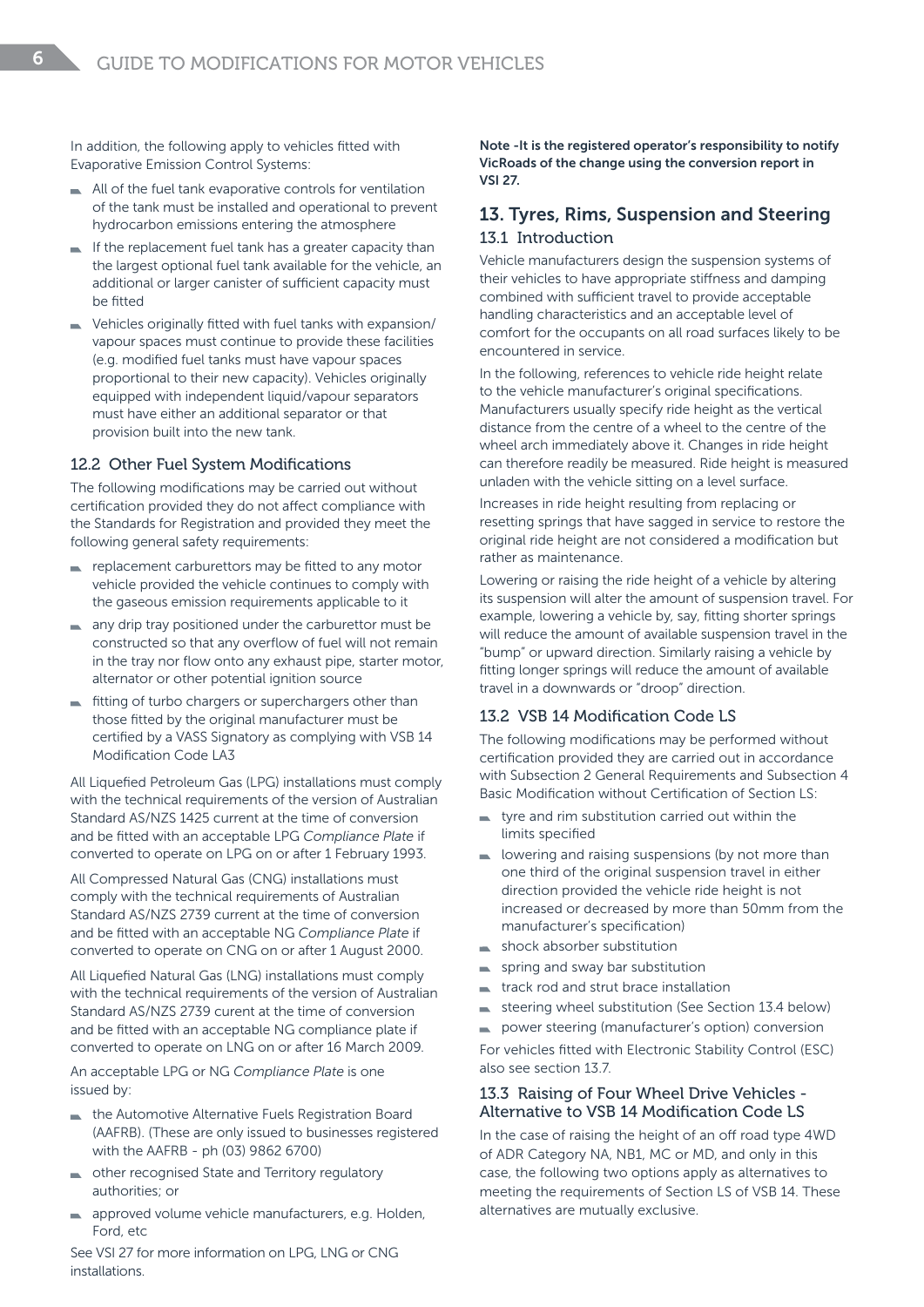#### 13.3.1 Option 1

This option allows a combination of suspension lift and the fitting of larger diameter tyres that results in a total lift of up to 75 mm without the need for the testing and certification normally required by VSB 14 for lifts above 50 mm provided the following requirements are met.

The vehicle's suspension may be raised by up to 50mm, provided that at least two thirds of the original suspension travel in either direction is retained.

Only commercially available suspension kits may be used. Such kits must be:

- $\blacksquare$  Manufactured and supplied by a Corporation:
- Specifically designed and tested by the suspension lift **TAX** kit manufacturer for the make/model/variant of the vehicle being modified to ensure no adverse effect on the modified vehicle's propensity for rollover, handling characteristics, braking performance and structural integrity when assessed at the combined suspension lift (up to 50mm) and tyre radius increase (up to 25mm), i.e. a total increase in ride height of up to 75mm; and
- Fitted in accordance with the kit manufacturer's instructions, abiding by any conditions or limitations advised by the suspension kit manufacturer and include a written statement (to be retained by the vehicle owner) of the suitability of the suspension lift kit for the make/model/variant of the vehicle being modified whether or not installed in combination with the permissible tyre diameter increase.

As per VSB14 Section LS, tyres up to 50mm larger in diameter than that specified by the vehicle manufacturer may be fitted provided:

- $\blacksquare$  The entire tyre cross section is covered by the vehicles bodywork in plan view with the front wheels in the straight ahead position; and
- The tyres do not foul the bodywork or any suspension or steering component under any combination of suspension and steering movement.

#### 13.3.2 Option 2

This option preserves the requirements of earlier versions of VSI 8 as an alternative to meeting VSB 14 or Option 1 above.

A vehicle may be raised by modifying its suspension provided the available suspension travel in either direction is not altered by more than 1/3 of that specified by the manufacturer. In addition, the original relationship between the front and rear suspension heights must not be unduly affected. Brake line length must be adequate for the range of suspension movement at the revised ride height. The vehicle must not be raised by the use of extended or adjustable shackle plates.

Replacement wheels and tyres may be fitted provided that they comply with the following requirements:

- $\blacksquare$  The width of any replacement rim must not be:
	- 1 more than 25mm greater than the widest wheel specified by the vehicle manufacturer for that model or vehicle series; or
- 2 less than the width of the narrowest rim specified by the vehicle manufacturer for that model or vehicle series
- $\blacksquare$  rims, which have been widened, must have no more than one peripheral weld. All welding must be carried out in accordance with recognized engineering standards, and the rims must comply in all respects with specifications contained in the Tyre and Rim Standards Manual published by the Tyre and Rim Association of Australia
- $\blacksquare$  the overall diameter of any replacement rim and tyre must not be:
	- 1 more than 15mm greater than largest diameter tyre specified by the vehicle manufacturer for that model or vehicle series; or
	- 2 more than 15mm less than the smallest diameter tyre specified by the vehicle manufacturer for that model or vehicle series
- $\blacksquare$  rim and tyre combinations must be in accordance with the recommendations contained in the Tyre and Rim Standards Manual published by the Tyre and Rim Association of Australia and have a load and speed rating equal to or better than that required by the standards
- $\blacksquare$  the wheels and tyres must not foul any part of the body, suspension, steering or brake components at any position of the suspension travel or steering movement, and, when in the straight ahead position, the guard or bodywork of the vehicle must cover the section width of the tyre

#### Note - The section width of a tyre is the distance between the outsides of the sidewalls of an inflated tyre excluding any markings, bands or ribs.

The maximum allowable track increase is:

- $\blacksquare$  in the case of a front axle  $-25$ mm
- $\blacksquare$  in the case of a rear axle with independent suspension — 25mm
- $\blacksquare$  in the case of other rear axles  $-50$  mm; and
- in the case of a motor vehicle manufactured with a combination of front wheel drive, McPherson strut front suspension and negative scrub radius steering geometry, no increase in wheel track is permitted unless specified by the vehicle manufacturer
- $\blacksquare$  in the case of a motor vehicle fitted with a diagonally split braking system (i.e. one front wheel and opposite rear wheel on same hydraulic circuit), no change in the wheel track dimension is permitted

Spacers between the wheel and hub are not permitted unless provided by the vehicle manufacturer as original equipment.

Wheel nuts must engage the thread of the wheel stud for at least the same length as the original wheel nut and have the same taper as the mating wheel stud hole. The stud pattern of the replacement wheel must be the same as the original. Re-drilling wheels, hubs, drums, discs or axle flanges is not permitted.